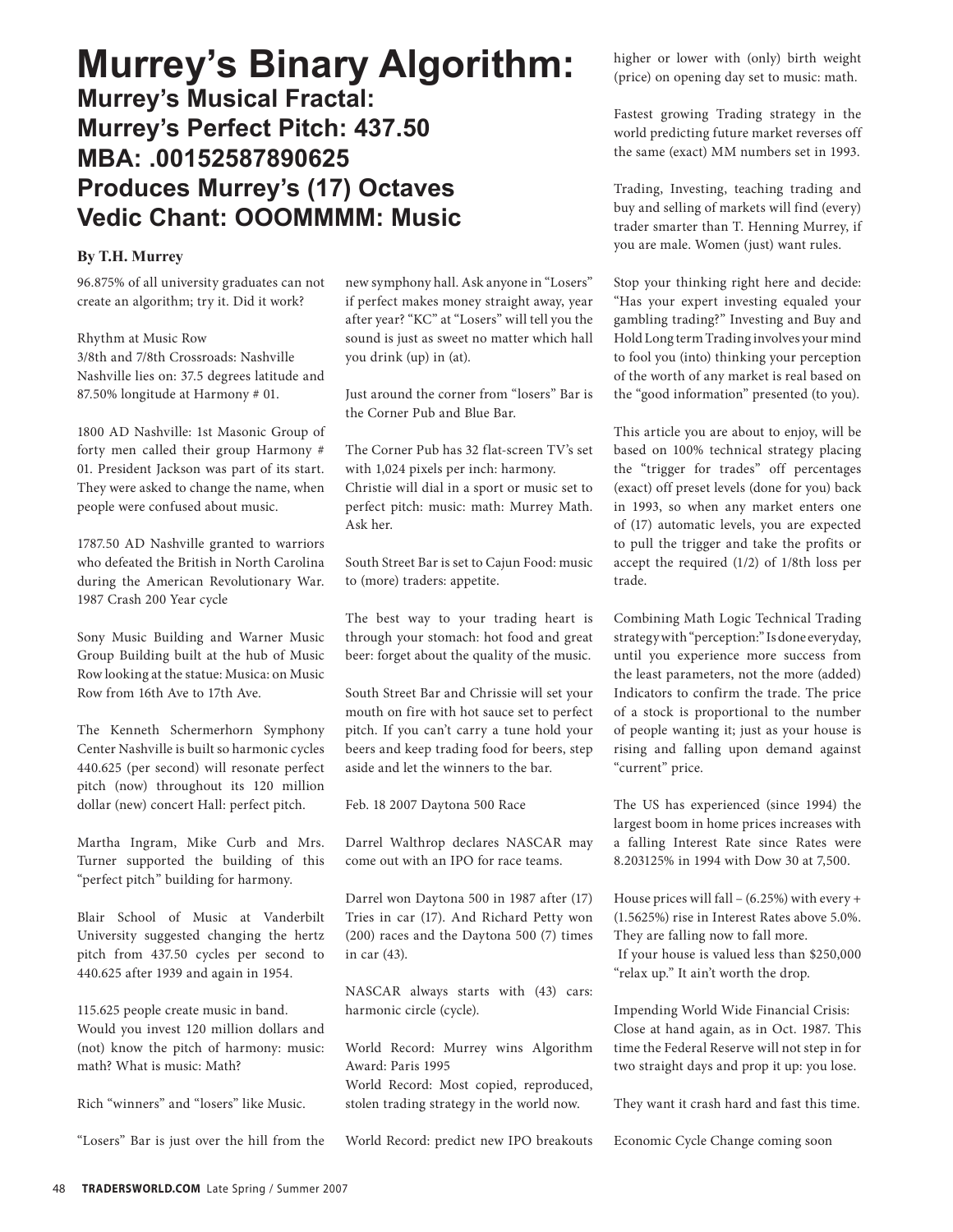1935 US went Bankrupt: President Roosevelt went to Vienna, Austria to borrow money to pay back Federal Reserve from (rich) European Billionaires from 15th Century slave trades and required (all) US citizens to turn in all their Gold coins so we (the normal) citizens, could pay off the debts of the rich who were buying stocks at 100% leverage in 1929 at the top of the 1929 Crash. You accepted it then, do it again.

The poor always pay for the sins (money fun) of the rich: enjoy the next one coming soon, again. Good times, then bad times?

Please join our E Mail list and we will keep you informed (about the next one).

The South will Rise Again: Changed

1861 AD USA: 62.50% of all profits from US came from the South-Slavery. Southern slaves worth more than top ten businesses in the North, just before the War: Compromise of 1850 tried to settle expansion issue.

The Cotton Gin came out late during the Civil War. Cotton "pickers" turned to Country music turning seeds to "pics."

The money is coming back to Nashville, Tennessee, again: gear up to invest (it).

Lucky at love or good at math?

When you are born means what?

Murrey born Oct. 09 1942:

Born 09.765625

Murrey's Universal # 19.53125

Murrey's Musical Pitch Fractal Major  $1/8th = 12.50$  so Murrey's Minor  $1/64th$ sound pitch = 1.5625, so Murrey's Harmonic 1/512th = .1953125 cents.

New IPO: GDL: Gabelli Global Growth Gabelli's Baby is borne: \$20.00 Jan. 26 2007: 10:30 am Crib size: 19.921875 to 20.1171875 MM 0/8th at 19.53125 MM 4/8th at 20.3125 MM 3/8th at 20.1172 "Pipe" Support MM 8/8th at 21.09375 Spread 8/8th = 1.5625 MM 1/8th = .1953125 MM 7/8th 20.898375 MM + 2/8th Breakout Higher: 21.4875 MM Breakout Lower: 19.140625 Holy Grail Award Winner

### **MURREY MATH SUPPLIES**

The **MurreyMath Trading Frame** software program will automatically decide for you if a market is Over Bought or Over Sold, and

#### **The MurreyMath Trading Frame Software** • Set Parallel Momentum Lines

- All Gann Lines (8/8ths)
- All Vertical Time Lines
- All Squares in Time Lines
- Entry Price Points • Set all Overbought/Oversold Lines
- Set 5 Circles of Conflict
- Set Speed Angles (7)
- Set Learning Mode Data
- Present "Best Entry Price"
	- Present Daily Volume differential • Sell 50.% of Position Price Points
- **PRICE \$1000.00**

End-of-Day version includes: One Set of Software, Murrey Math Book, CD Learning Lessons & EMail Updates



Goes to the guru who can predict all IPO's off the same (one) universal # (every time).

T. Henning Murrey accepted the challenge and the award using MU Number: 19.53125

How many Harvard, Stanford, Berkley, Wharton, MIT MBA's are trying to read what it will do and ignoring Murrey's Math?

Dedication of IPO GDL to: Mike Norman at www.bizradio1328.com

He interviewed Murrey last year on his radio show and told the audience "no one" could predict any (future) markets off (only) (17) of Murrey's harmonic Octaves. Please E Mail him and thank him for his "Truth."

Trader's World Magazine Fall 1999-2000 Issue # 28 Gann and Murrey Agree: All markets reverse off Harmony Octaves: now, request this issue from Larry Jacobs.

Oct. 09 1999 Start New MM Trading Year Dow 30 Index at 10,625 MM 4/8th MM 0/8th at 10,000 MM 8/8th at 11,250 Murrey Predicted: Oct. 09 1999: Major

Harmonic  $1/8$ th = 1,250 points added to  $10,625 = 11,875$ , so market should stall up at 11,875 or 156.25 on either side, so you do the math: the high was 11,750 or 11,718.75 and Murrey missed by 31.25 points; go figure. You know it. Your "job" is to learn to trade (not) predict (future) highs: sorry.

Your "job" Education

Tennessee Lottery Provides Scholarships Gambling in Tennessee is good?

75% of the young people: 87.5% boys and 12.50% girls lose their scholarships before one year in school? Why?

Education is defined as the ability to make more than \$37,500 per year from the 1st year you graduate with no more than \$5,000 investment and no more than 3.125 hours of work per day.

You are not required to know there are (have been) (43) Presidents or the Capital of the US.

You don't have to speak correct English to be a rock star, sports pro athlete, or elected to Congress from your district.

How much you make from your university is all (that) matters to adults after college.

If education were real, and universities were efficient, everyone would have "cashed in" in January 2000, when their mutual funds were up as much as  $+350\%$  from 1998 to 2000.

They are still below the 2000 highs and its seven years later, soon to tank again.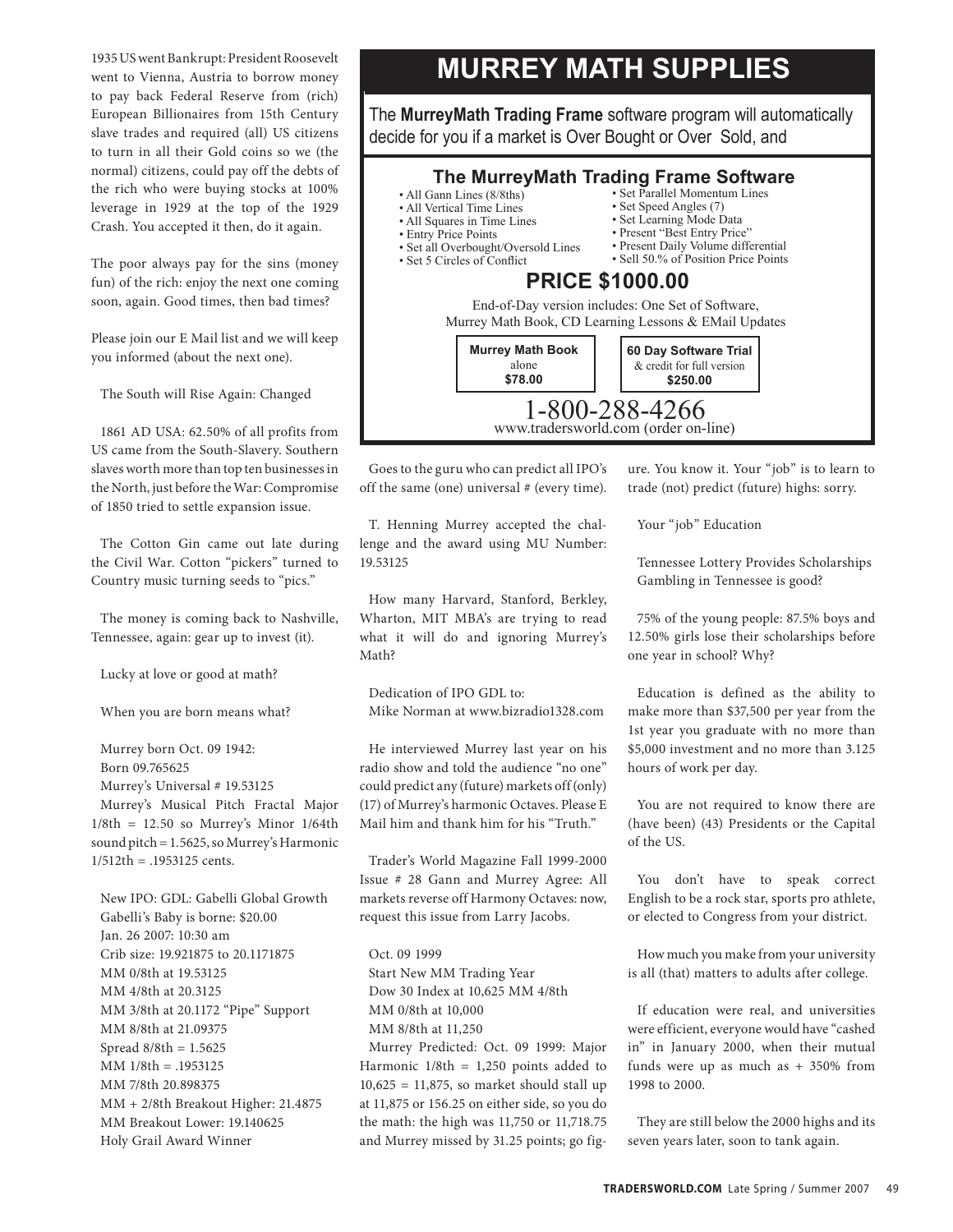Education requires you learn from the past and not repeat (it), again and again.

Nashville Public City Schools report 70% of their inner city students "poor." Poor people want the simplest trading system, since they don't have time to "invest" and learn to lose as a part of winning. The average "poor" student loses interest in school in the 8th grade, when they can't read, write or count past 100.

T. Henning Murrey started school in the city projects in North Nashville, (then) made up all the way to the "slums of Belle Meade."

T. Henning Murrey "invented" his trading system for "poor" kids in public school: 8th grade math.

Why wouldn't the 500 S&P corporations donate \$5,000 to "poor" US inner city students, who want to just (start) out making \$37,500 per year without finishing high school or going to "party" at university?

The "average" US worker works (only) 6.25 years daily with a college degree.

Why not let those who hate school and working hard and gossiping at work just stay at home (1/2) a day and make money looking at a computer screen without games of chance or simulated murder for points?

They can come to school at 3:00 pm and play sports or try out for cheerleader.

If the object of education is make money to pay bills, why force rote memory phrases, words, theories or philosophy, which no one ever uses after university to prove you can start out making \$37,500 per year by looking at a chart, which tells you the (87.5%) best odds anything will reverse?

Bar tenders make more money than most university graduates.

Why force non-intellectuals to want to grow up to be looked down upon, just because they didn't go to Richer than U University?

96.875% of all (rich) university graduates never exit from their retirement funds after any:  $+$  (6.25%) or  $+$  (12.50%) run up of free profits from waking up and going to work and looking at their profit returns. Education requires you know something.

If you say you are educated, you are required to know to take an educated profit.

Trading versus Investing

Trading is defined as a way to profit from a move in either direction, where you make money for no more reason you take the profits in a short period of time. You take small losses since you don't invest.

Investing is meant for homes (only), not in stocks or your child's education.

If your child attended university and told them to be a long term Buy and Hold (do nothing) Investor your child was cheated.

The US MBA Programs will not present "technical trading" and MBA Graduates run 2,000 US Hedge Funds into bankruptcy almost every two years, since these intelligent people never knew 8th grade math trading for small profits and exiting with smaller loses (per trade).

Most US investors lose – (25%) of their free profits every 15 years, but this time it will be cut in 1/2.: be ready to exit fast.

If the goal is to (simply) make money, why go to university to read Shakespeare?

All sports are repletion of formations inside the "lines.

"

All successful "traders" are looking for the (same) repeatable formation inside the "lines."

Nashville Public City School uses quantum physics to teach kids at Buena Vista School in North Nashville.

Former, Nashville Public School Teacher (Murrey) went to Buena Vista Elementary School at (5) years old and at (50) set all markets to 8th grade math (hidden) inside quantum physics, which the smartest university genius can't find (yet).

Socrates said: "Don't present the rich or the poor with math higher than 8th grade."

Pythagoras said: "All the math you need is set to the navel of the: a) baby, b) 12.50 year old girl, c) 17 year old girl and the d) (30) year old grandmother: 312.50 BC."

Einstein said: "US university graduates can't understand compound interest, but spend hours talking about Black Holes and the speed of light (to nowhere)."

Day dreaming is for the Intellectual (only)

Poor City School children need simple rules, repeatable with profits which build confidence shown by money in hand.

You don't have to live in a public bathroom to join a large US brokerage house to be able to trade stocks. You need a MM chart.

87.50% of all US (male) citizens no matter the educational level can read point spread sheets for gambling. Convert this mentality to trading stocks and currencies.

87.50% of all university graduates, stock brokers, mutual fund sales persons or financial advisers cannot read a MM chart.

Why try and educate young people who just want to make money gambling on sports and stocks?

Reverse Profit Motivation

Make poor people rich then educate them to know university "trivia."

Teach "poor" public city school children to make money, then read Intellectual books and remember worthless words and phrases.

Intellectuals need to Buy and Hold and "lose" over time for us. They enjoy the pain.

We want to take the money and run and spend it or go buy another stock and take its "free" profits. Don't fall in love with profits.

Dolly Pardon wants to give \$20,000,000 for helping "poor" children learn to read (early).

Murrey will give \$20,000,000 of his end of day software to Tennessee Public Schools, so children who tire at reading and higher math can be 'coached" to start out making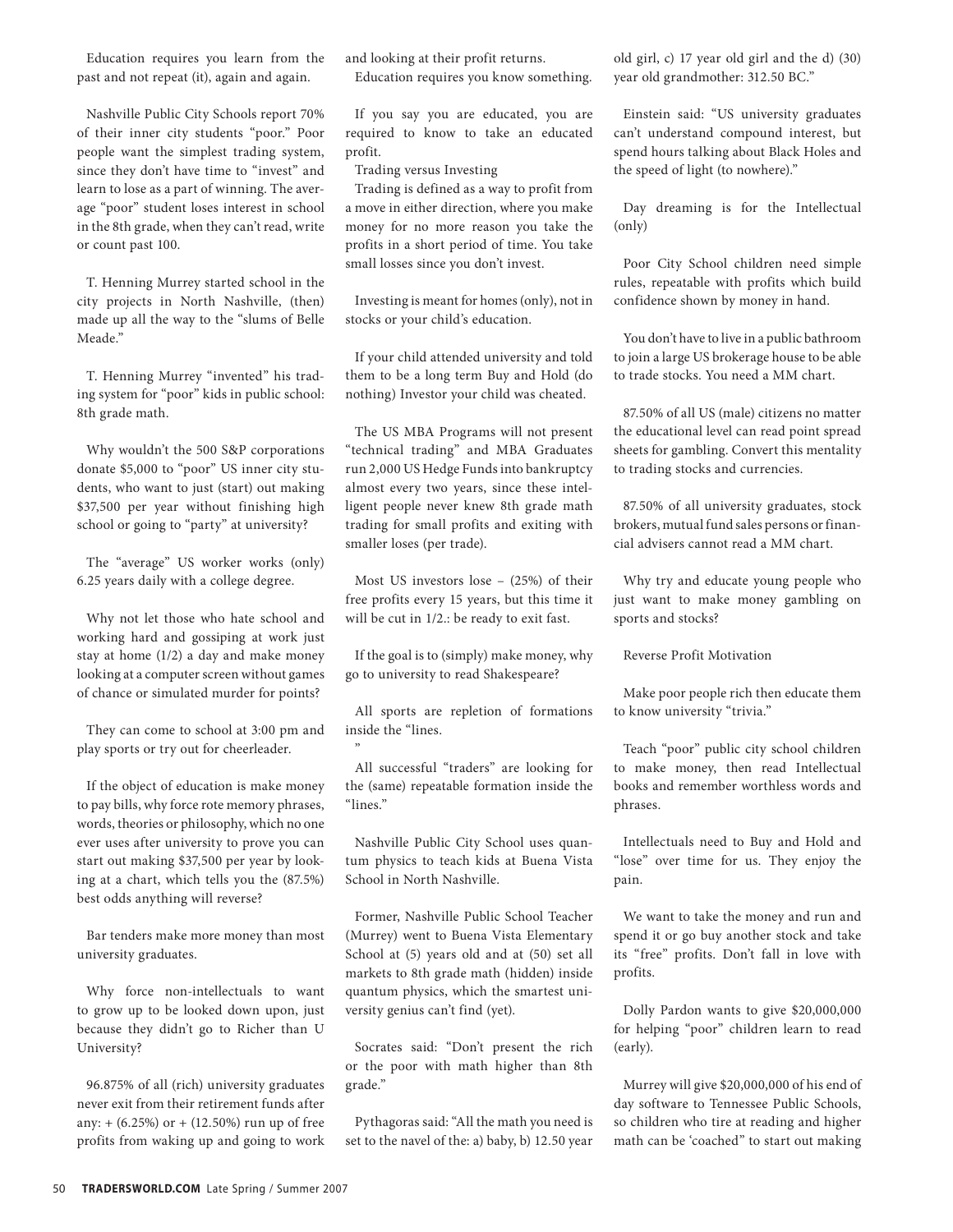\$37,500 per year with a \$5,000 investment, if they will wait for the best formation.

T. Henning Murrey publishes the (exact) best odds MM future numbers all markets will reverse off for the next (90) days.

Please send us \$50.00 and we shall E Mail them to you. When you subscribe to our end of day software for 60 days for \$100.00 we will send them to you as part of your education. Why invent the wheel (over)?

Why will (not) your local" University or "tech" school send out the (13) expected reverses for any market the (next) (64) trading days?

Murrey will send out his (13) numbers (free)\* to all Tennessee Public Schools every (64) days. Kids can get (it).

This country is afraid to be wrong. It cost nothing to be wrong, if you take a small lose and not "crawl under the bed."

It costs nothing to be wrong, when all higher education expects you to lose – (50%) of your free profits on average every 15 years.

They know and you experience "Losing" as part of the curriculum toward winning (investing). If this is true (yes) what is their motivation to change to trading? Who cares?

Murrey sends out his numbers every (64) trading days from Oct. 09 2006 this past fall season.

Oct. 09 2002 all time largest 2000 Y2K E Commerce Scams Bear Market sell off (ended) down – 4,556.25 points at 7,187.50 from Jan. 2000 right on his birthday: hurrah.

This was the 60 Yr. Cycle of Man with Money. 3,125 BC 60 Yr. Cycle set up.

Murrey predicted the reverse up at "private party" for students, on Oct. 05, 2002 Sunday night at Princeton's Grille: Nashville: (17) students attended. Pictures and names are available for \$100.00.

T. Henning Murrey was "lucky" to be born (exactly) on the 30-60 year cycle of the Dow 30 Index. "Were you born lucky?"

Confirmation: July 08 1932 all time low

at 40.625 on Dow 30 Index. Sept. 2002 low on S&P 100 was 406.25. Jan. 1993 low the on S&P 100 406.25. You remember all these lows? Gann predicted lows to be July 04 1932 in '27. Did your grand father say?

President Jimmy Carter's high in Crude Oil was 40.625. Interest Rates were 18.75% right? M2 Money supply went up fast.

Hunt Brothers all time high in silver was 40.625. Are you still holding on to it? All time high in crude oil (cash) 81.25.

Find one US MBA Graduate Program which forces "genius" students to know the last 30 years of: Gold, Silver, Oil, Soybeans, S&P 100, S&P 500, Dow 30 Index, Natural Gas, unleaded gas, NY Light Heating Oil, Corn, Wheat or Pork Bellies, since everyone eats (it) and shares it at every "tail gate" party before the big university game on Saturdays beside their 250,000 RV which gets 6.25 miles per gallon, just to see a football game: waste? Every woman knows Levi Jeans were \$12.50 in 1960 and now you pay \$250.00 if you are a "bar maid," for the same jeans with stitching on the flank.

It (only) takes 1.5625 minutes to look at a 30 Year Chart of any market. There are 100 brokerage houses, who will mail it to you free, if you are not afraid to ask: step up.

US traders are smart, so any market is anything you are told or imagine them to be: choose and see how you do with your stuff.

MMM MMMMM MM MMM MMMMM

All markets are random in nature. There are no random markets.

You choose (which) and you are correct?

MMM MMMMM MM MMM MMMMM

Your task: take every MM 0/8th and MM 8/8th and divide it by MBA: .00152587890625 and you will see every answer (result) will end in (00) or (05) and will be an exact ratio of this harmonic number (Murrey's). Try it: its easy math.

Murrey's Purpose: See traders enjoy profits made from trading off Murrey's Lines.

# *T***rading***Z***oo.com**

Is your trading a roller coaster ride? Are you tired of the inconsistency? Learn to trade through tape reading and price action only. That's all I need to out trade 90% of all traders. You will see us winning points everyday of the week and learn how to think like a trader.

## **FREE** ONE WEEK **TRIAL**

Why continue to guess reverses?

Do you want to (finally) get in sync?

All humans trading (at one time) resonate into the (group) Harmonic (Harmonica) Pitch: 437.50. This is why (random) major US Indexes will reverse off (exact) MM Lines. Price coverts random to (exact) MM.

MM 0/8th zero to MM 8/8th = 50.00  $437.50 = 7/8$ th Key of "B"

All time high in S&P 100 Cash Market was 843.75. Now divide it by two = 437.50 1993 low. How simple is this for the low IQ?

We have provided a chart for those who have no memory of the past.

Earth (puts off) 43.75 hertz in 24 hours. Harmonic sets off 437.50 cycles per sec. Piano Middle "C" 1939 was 437.50 cps.

Did your school provide you with Cherokee Indian Flute set to 437.50 cps in